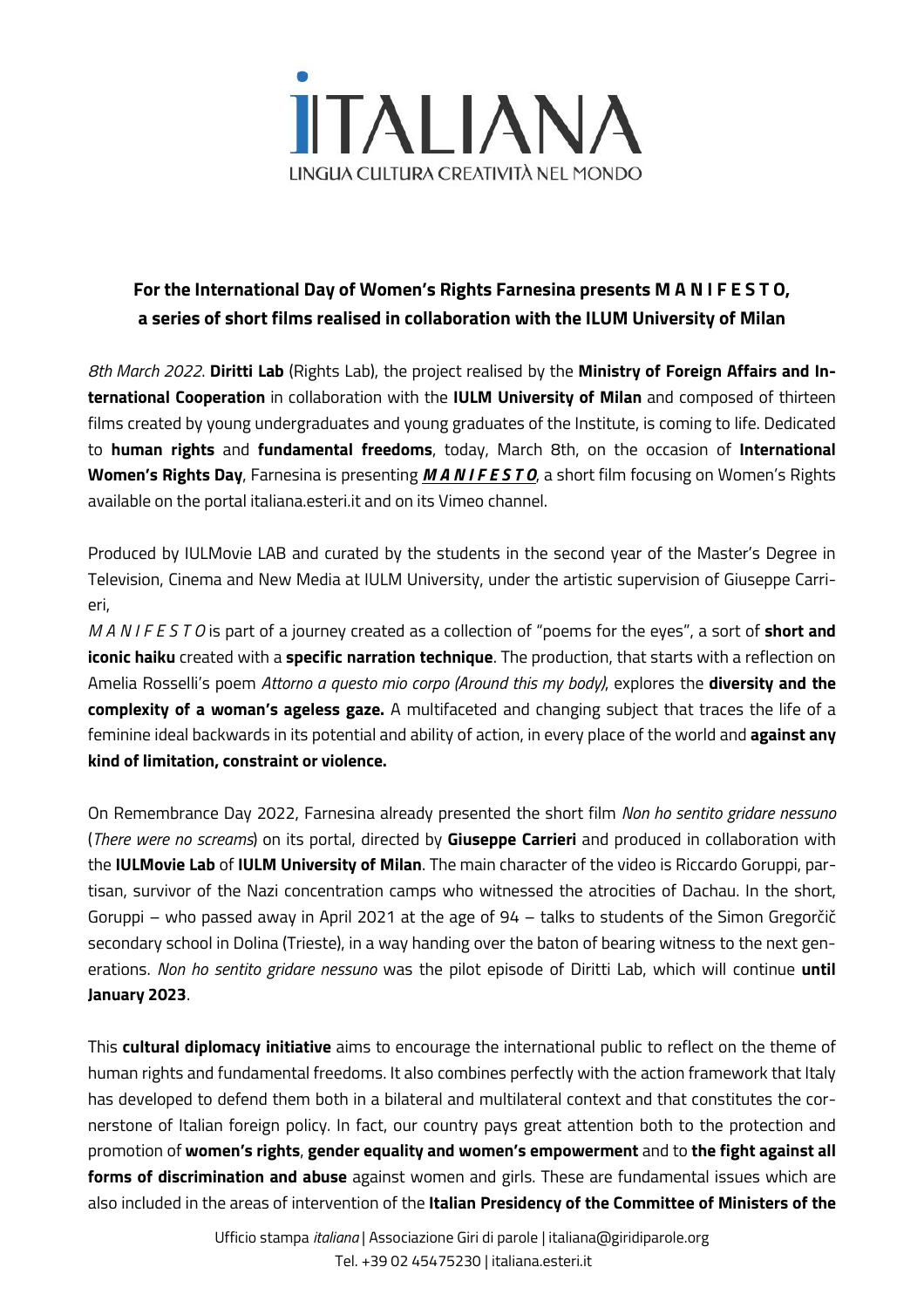

**Council of Europe**, as well as among the priorities of our mandate in the **United Nations Human Rights Council** for the three-year period 2019-2021 and on which to continue to feed a constant and participatory reflection.

\*

## **Credits:**

A IULMovie LAB producition Created by the students in the second year of the Master's Degree at IULM University of Milan Artistic supervision - Giuseppe Carrieri Editing - Giancarlo Migliore The voice-over text is taken from the poem *Attorno a questo mio corpo* by Amelia Rosselli in the series *Serie Ospedaliera* (1963-1965). Narrator - Assunta Lazzaro

**italiana** [\(italiana.esteri.it\)](http://italiana.esteri.it/) is the Ministry of Foreign Affairs and International Cooperation portal dedicated to the promotion of Italian culture, creativity and language. Created to present a new portrayal of our Country abroad, the portal looks at all the different aspects of culture (music, literature, theatre, dance, cinema, visual and performance arts, comics, digital art, design, architecture, history, archaeology, enogastronomy…). The website brings together audio-video productions, in-depth analyses, interviews, competition announcements, opportunities and much more. Updates are also shared via *italiana's* social media pages and its **monthly newsletter**.

**\***

## **[http://italiana.esteri.it](http://italiana.esteri.it/)**

[Click](http://a5a5e5.mailupclient.com/frontend/forms/Subscription.aspx?idList=1&idForm=1&guid=aafa5375-bcf1-4e06-965a-e3a98b626156) here to subscribe to *italiana*'s newsletter

## **Instagram (@italymfa)**

[instagram.com/italymfa/](https://www.instagram.com/italymfa/) **Facebook (@italyMFA.it)** [facebook.com/ItalyMFA.it](https://www.facebook.com/ItalyMFA.it) **Twitter (@italyMFA)** [twitter.com/italymfa](https://twitter.com/italymfa) **Vimeo** [vimeo.com/italianaesteri](https://vimeo.com/italianaesteri) **Issuu**

Ufficio stampa *italiana* | Associazione Giri di parole | italiana@giridiparole.org Tel. +39 02 45475230 | italiana.esteri.it